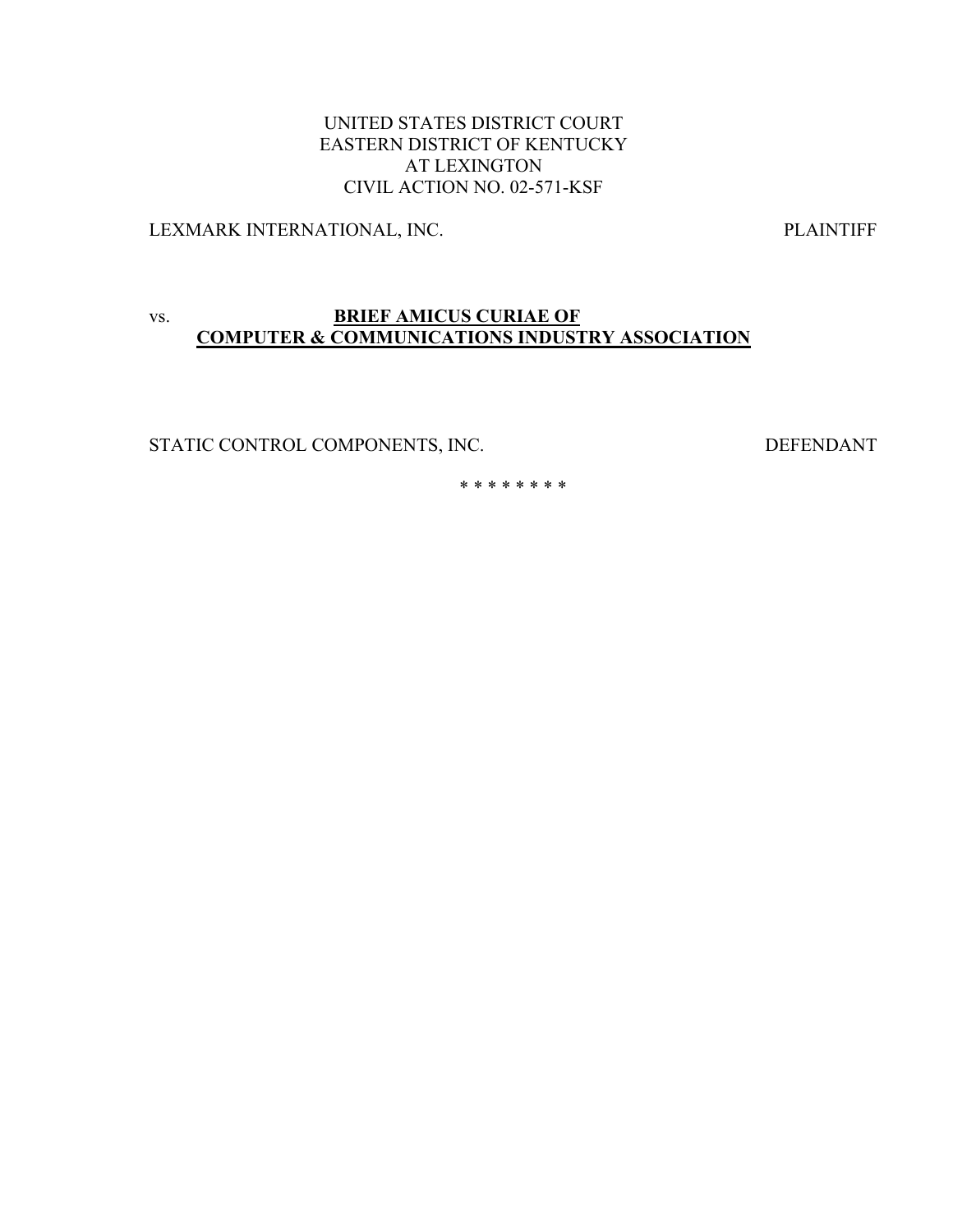# **TABLE OF CONTENTS**

|              |                                                                                                 | Page |
|--------------|-------------------------------------------------------------------------------------------------|------|
|              |                                                                                                 |      |
|              |                                                                                                 |      |
|              |                                                                                                 |      |
| $\mathbf{L}$ | INTEROPERABILITY IS CRITICAL TO COMPETITION AND                                                 |      |
| $\Pi$ .      | <b>JURISDICTIONS THROUGHOUT THE WORLD HAVE ADOPTED</b><br><b>EXCEPTIONS PERMITTING SOFTWARE</b> |      |
|              | III. SECTION 1201(f) OF THE DMCA PERMITS CIRCUMVENTION                                          |      |
|              |                                                                                                 |      |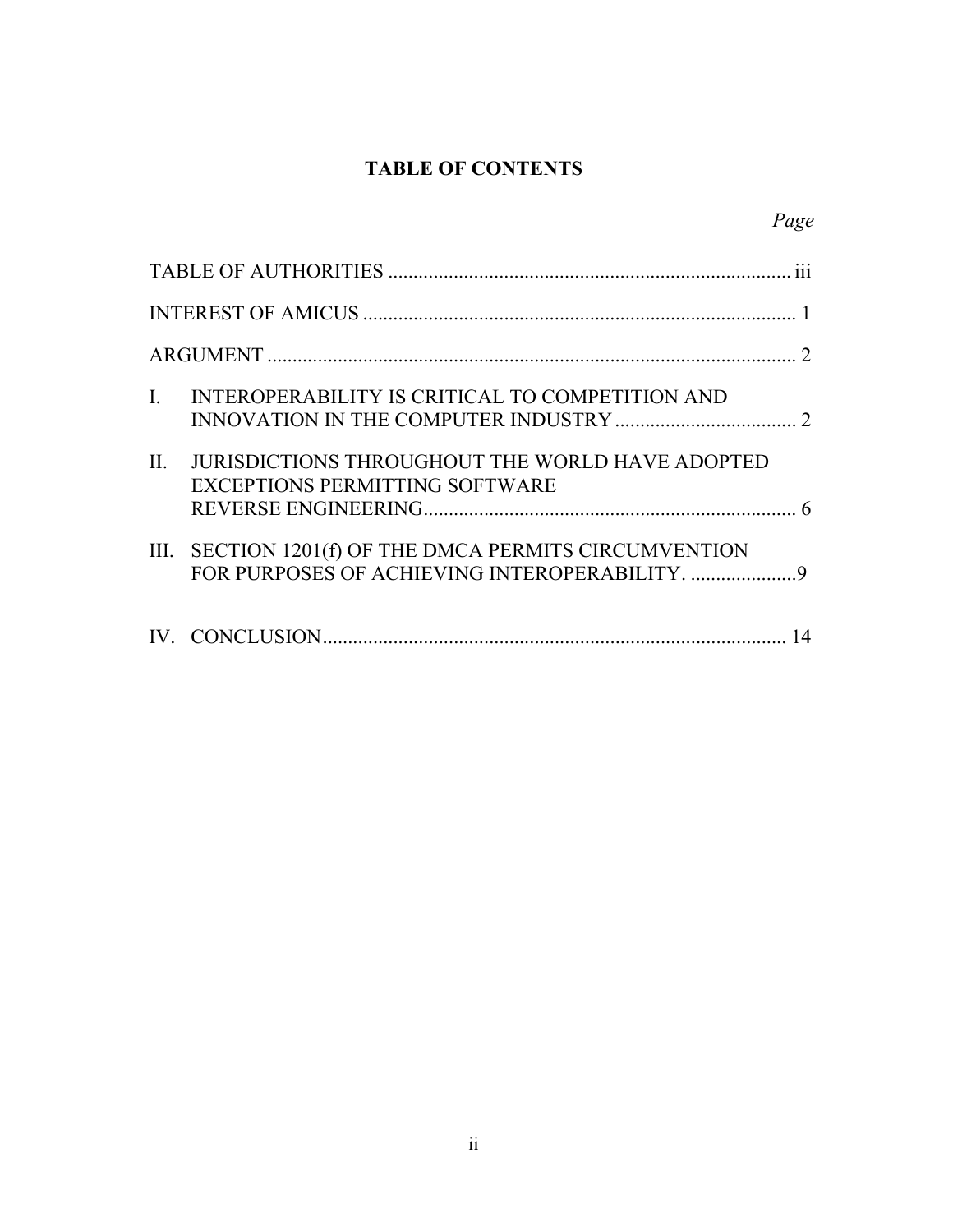# **TABLE OF AUTHORITIES**

| Alcatel U.S.A., Inc. v. DGI Techs., Inc., 166 F.3d 772                                                                     |  |
|----------------------------------------------------------------------------------------------------------------------------|--|
| Atari Games Corp. v. Nintendo of America, Inc., 975 F.2d 832                                                               |  |
|                                                                                                                            |  |
| Bonito Boats, Inc. v. Thunder Craft Boats, Inc., 489 U.S. 141 19897                                                        |  |
|                                                                                                                            |  |
|                                                                                                                            |  |
| DSC Communications Corp. v. DGI Techs., 81 F.3d 597                                                                        |  |
| DSC Communications Corp. v. DGI Techs., 898 F. Supp. 1183                                                                  |  |
| DSC Communications Corp. v. Pulse Communications, Inc.,<br>976 F. Supp. 359 (E.D. Va. 1997), aff'd in part, rev'd in part, |  |
|                                                                                                                            |  |
| Lotus Dev. Corp. v. Borland Int'l, Inc., 49 F.3d 807 (1st Cir. 1995),                                                      |  |
|                                                                                                                            |  |
| Sega Enterprises, Ltd. v. Accolade, Inc. 977 F.2d 1510                                                                     |  |
| Sony Computer Entertainment, Inc. v. Connectix Corp., 203 F.3d 596                                                         |  |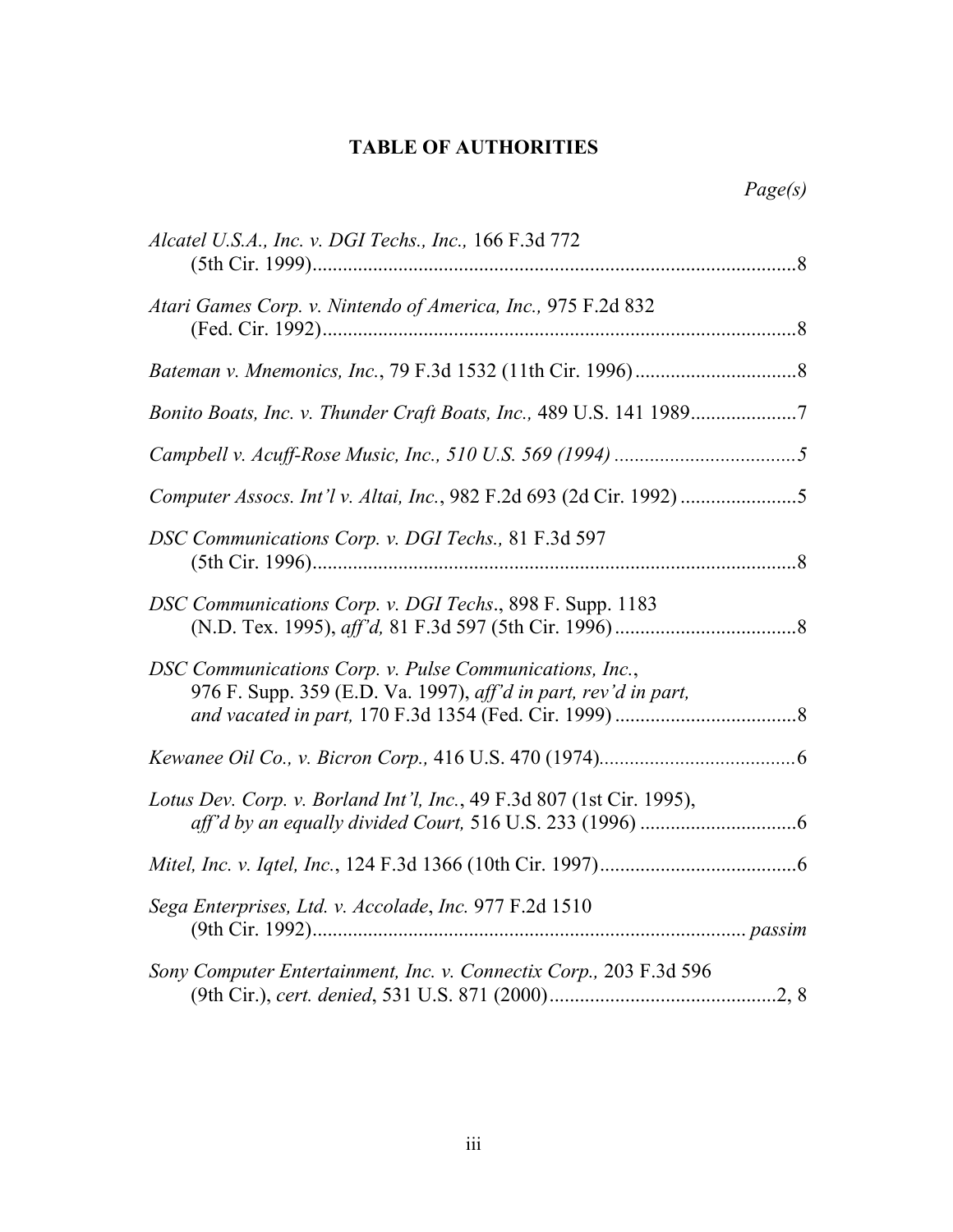# **STATUTES**

| <b>OTHER AUTHORITIES</b>                                                                                                      |
|-------------------------------------------------------------------------------------------------------------------------------|
| Jonathan Band & Masanobu Katoh, Interfaces on Trial (1995)5,8                                                                 |
| Jonathan Band & Taro Isshiki, Peace at Last? Executive and<br>Legislative Branch Endorsement of Recent Software Copyright     |
| Jeanette Bozo, Bristol Has June 1 Date for Microsoft Lawsuit,                                                                 |
|                                                                                                                               |
|                                                                                                                               |
| Council Directive 91/250/EEC on the Legal Protection of Software Programs                                                     |
|                                                                                                                               |
| Peter S. Menell, An Analysis of the Scope of Copyright Protection<br>for Application Programs, 41 Stan. L. Rev. 1045 (1989) 4 |
| President's Information Infrastructure Task Force Global<br>Infrastructure: Agenda for Cooperation (U.S. Government Printing  |
|                                                                                                                               |
|                                                                                                                               |
| Richard Wolffe, FTC says Intel Lawsuit 'Vital to Stop Abuse',                                                                 |
|                                                                                                                               |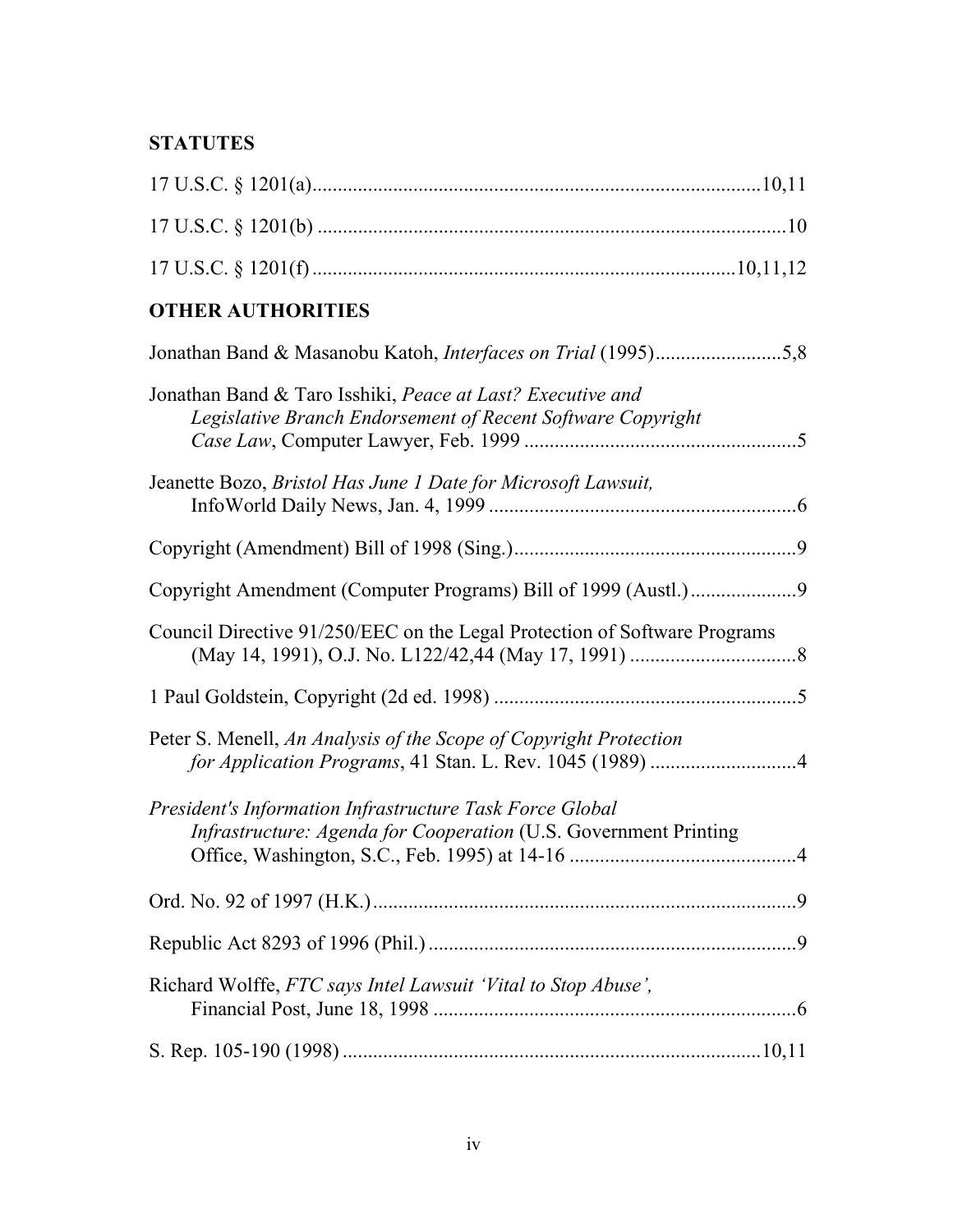#### **INTEREST OF AMICUS**

Computer & Communications Industry Association ("CCIA") members participate in many sectors of the computer and telecommunications industry and range in size from small entrepreneurial firms to the largest in the industry.<sup>1</sup> CCIA members believe that computer programs deserve effective intellectual property protection to give developers sufficient incentive to create new programs. At the same time, CCIA is concerned that improper extension of intellectual property law will impede innovation and inhibit fair competition in the computer industry.

CCIA has long supported interpreting the intellectual property laws to permit reverse engineering performed to develop interoperable products. CCIA filed an *amicus* brief with the U.S. Court of Appeals for the Ninth Circuit in *Sega Enterprises, Ltd. v. Accolade*, *Inc.,* 977 F.2d 1510 (9th Cir. 1992), which held that the reverse engineering technique known as disassembly was a fair use as a matter of law when it was the only way to obtain functional elements such as the information necessary for achieving interoperability. CCIA also filed an *amicus* brief with that court in *Sony Computer Entertainment, Inc. v. Connectix Corp,*  203 F.3d 596 (9th Cir), *cert denied* 531 U.S. 831 (2000), which affirmed its earlier holding in *Sega*. Additionally, when Congress was considering the Digital Millennium Copyright Act (DMCA), CCIA advocated the inclusion of an

<span id="page-4-0"></span><sup>&</sup>lt;u>1</u> CCIA's current roster of members is available at: www.ccianet.org/membership.php3#members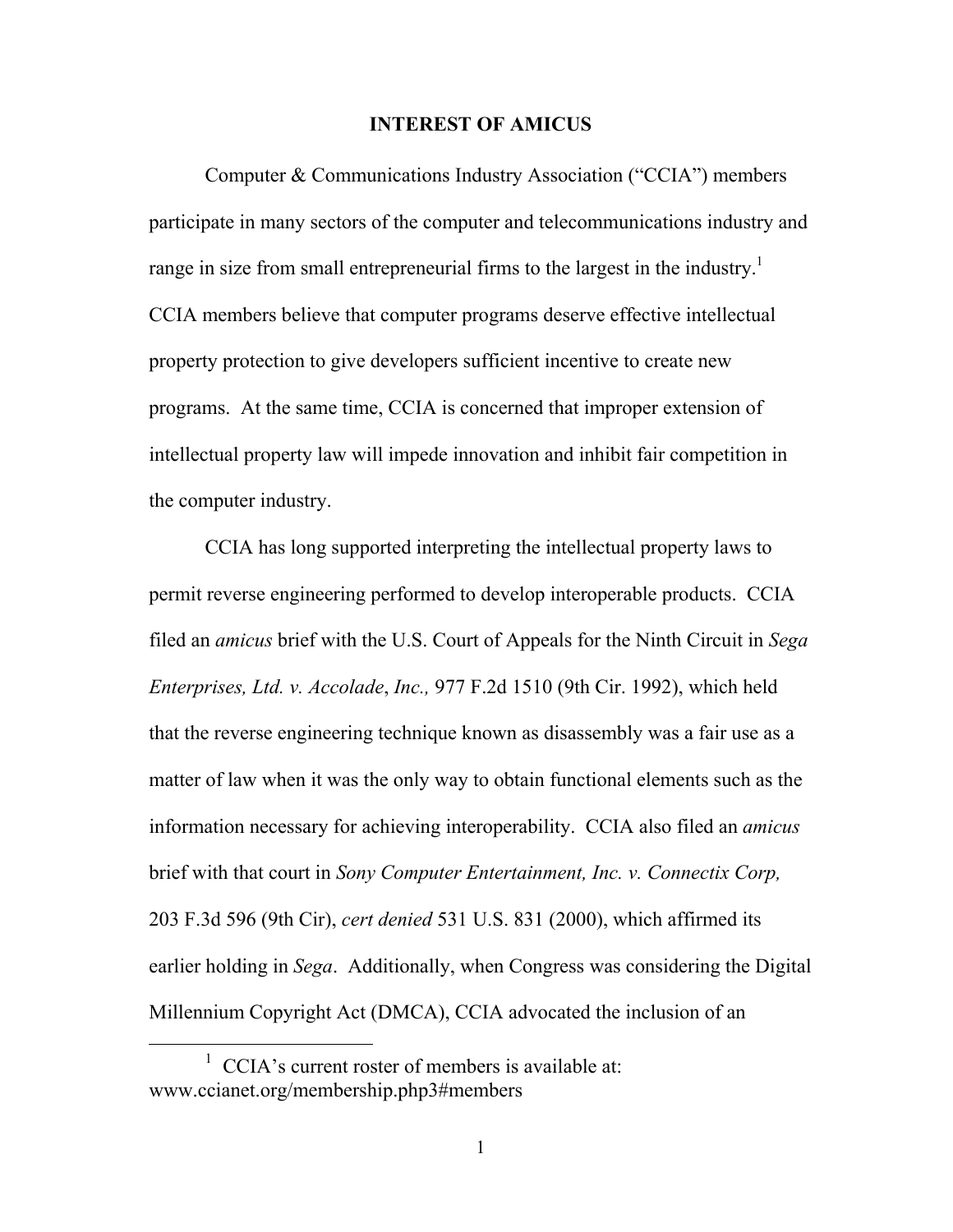<span id="page-5-0"></span>exception permitting circumvention of technological measures during the course of reverse engineering pursued for the purpose of achieving interoperability.

Neither CCIA nor its members have a direct financial interest in the outcome of this litigation. However, an improper interpretation of the DMCA's reverse engineering exception could have serious anticompetitive consequences for CCIA members and the computer industry as a whole.<sup>[2](#page-5-1)</sup>

#### **ARGUMENT**

This brief first addresses the importance of interoperability to the computer industry. It then explains how jurisdictions throughout the United States and around the world have specifically permitted reverse engineering, a process essential to the development of interoperable products. Next, the brief discusses the reverse engineering exception inserted by Congress into the DMCA to promote interoperability. This exception appears to absolve Static Control Components from liability under §1201 of the DMCA. For that reason, this Court should deny Lexmark International Inc.'s (Lexmark) motion for preliminary injunction with respect to counts II and III of the complaint.

### **I. INTEROPERABILITY IS CRITICAL TO COMPETITION AND INNOVATION IN THE COMPUTER INDUSTRY**

In most copyright industries, there is little relation between intellectual property protection and competition. A film producer, for example, has no

<span id="page-5-1"></span> <sup>2</sup>  $2^{\circ}$  CCIA takes no position on first count of the complaint.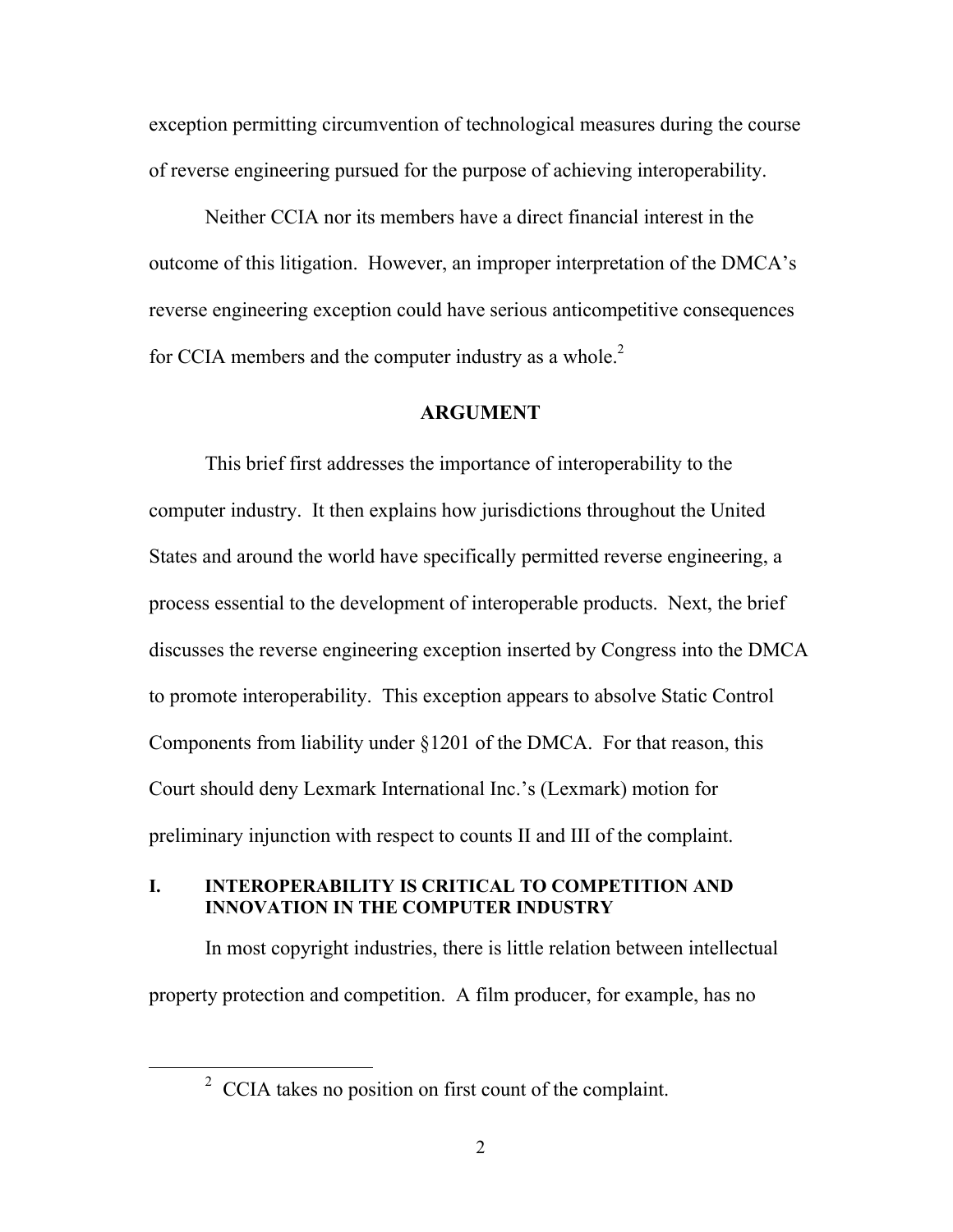justification and little motivation for copying from another film (except in certain special cases, such as parody).

The nature of computer products, however, is different. Unlike a film or novel, which stands by itself, a computer product can function only in conjunction with hardware and other software. For example, an application program, such as a word processor, must work together with an operating system in order to perform its task; otherwise, it is a useless set of magnetic impulses. Two computer products can work together—*interoperate*—only if they conform to the same set of rules, or *interface specifications*.

If a company could exercise proprietary control over the interface specifications implemented by its products, that company could determine which products made by other firms – if any -- could interoperate with its software. And should that company have a dominant position in a particular market, it could use its control over interoperability to expand its dominant position into adjacent markets. Moreover, such authority would extend the rights under copyright beyond what is necessary to protect the original expressive elements that have traditionally been offered protection under American copyright law.

Such a broad monopoly would have serious implications for consumer welfare.<sup>[3](#page-6-0)</sup> In the absence of competition during the effective lifespan of the product, the first developer would have little incentive to develop more

<span id="page-6-0"></span> <sup>3</sup> *See, e.g.,* Peter S. Menell, *An Analysis of the Scope of Copyright Protection for Application Programs*, 41 Stan. L. Rev. 1045, 1082, 1097 n.281 (1989).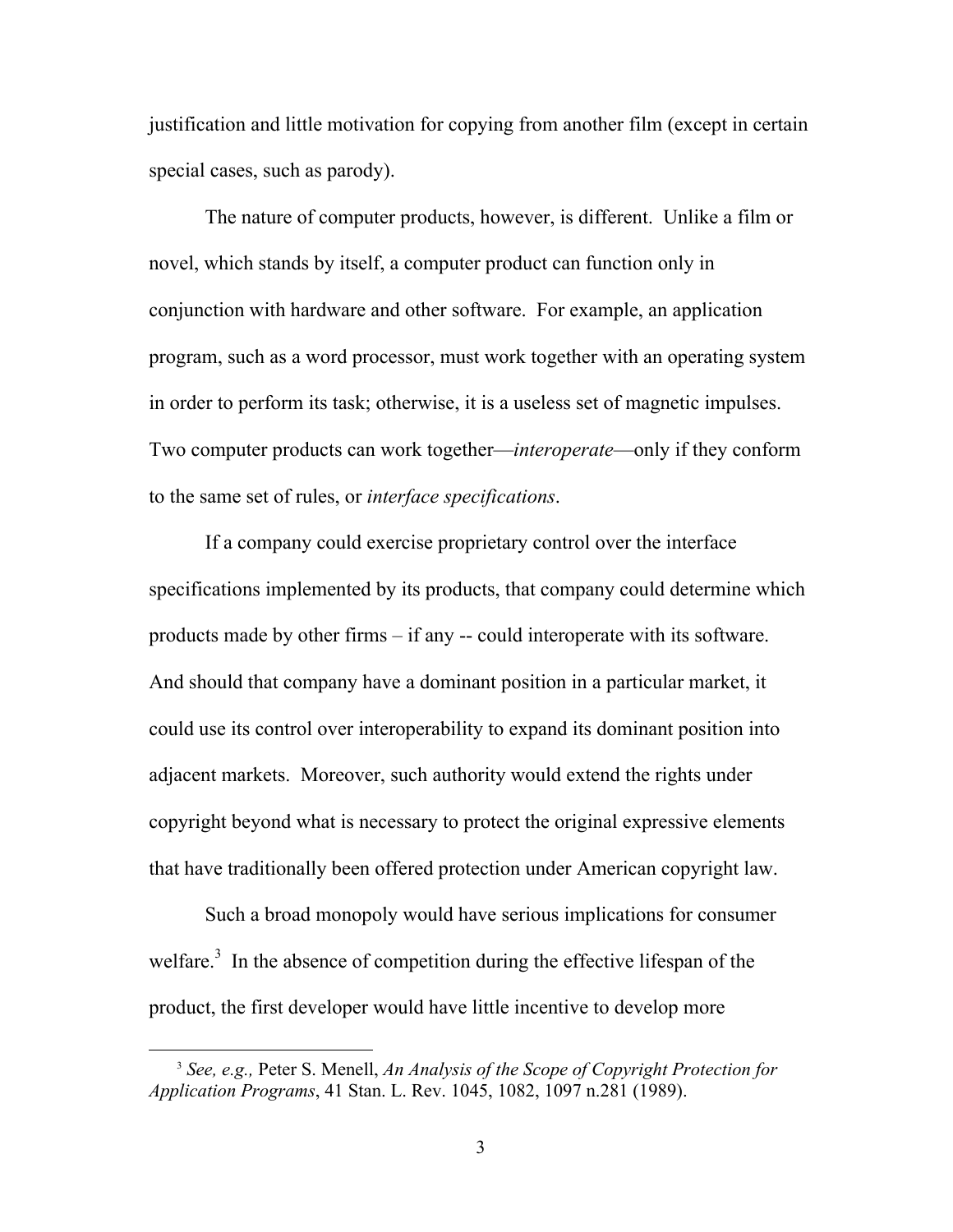innovative and less costly products. These negative consequences would be compounded by the fact that the personal computer revolution and the emergence of the Internet have produced an overwhelming need for interconnection between different elements of computer systems. Within a given large corporation, literally thousands of personal computers and workstations scattered across the globe need to interact with each other and with the company's mainframes. Moreover, with the advent of the Internet, users around the world need to exchange vast quantities of data through their computers.<sup>4</sup> Prohibiting competitors from accessing the *de facto* standard interface specifications would lock users into a particular operating system or network software environment, and would inhibit the transfer of data between users with different computing environments. *See Lotus v. Borland*, 49 F.3d 807, 821 (1st Cir. 1995), *aff'd by an equally divided Court*, 516 U.S. 233 (1996)(J. Boudin, concurring).

It should be stressed that interoperable products often are *not* mere "clones" that offer only the same functionality as the products of the first comer, but at a lower price. Even interoperable products that offer similar functionality as the original product typically offer additional features not found in the first comer's products. Thus, they compete with the first comers' products not only in terms of price (indeed, sometimes the interoperable products may be more

<span id="page-7-0"></span> <sup>4</sup> *See* President's Information Infrastructure Task Force, *Global Information Infrastructure: Agenda for Cooperation* (U.S. Government Printing Office, Washington, D.C., Feb. 1995) at 14-16.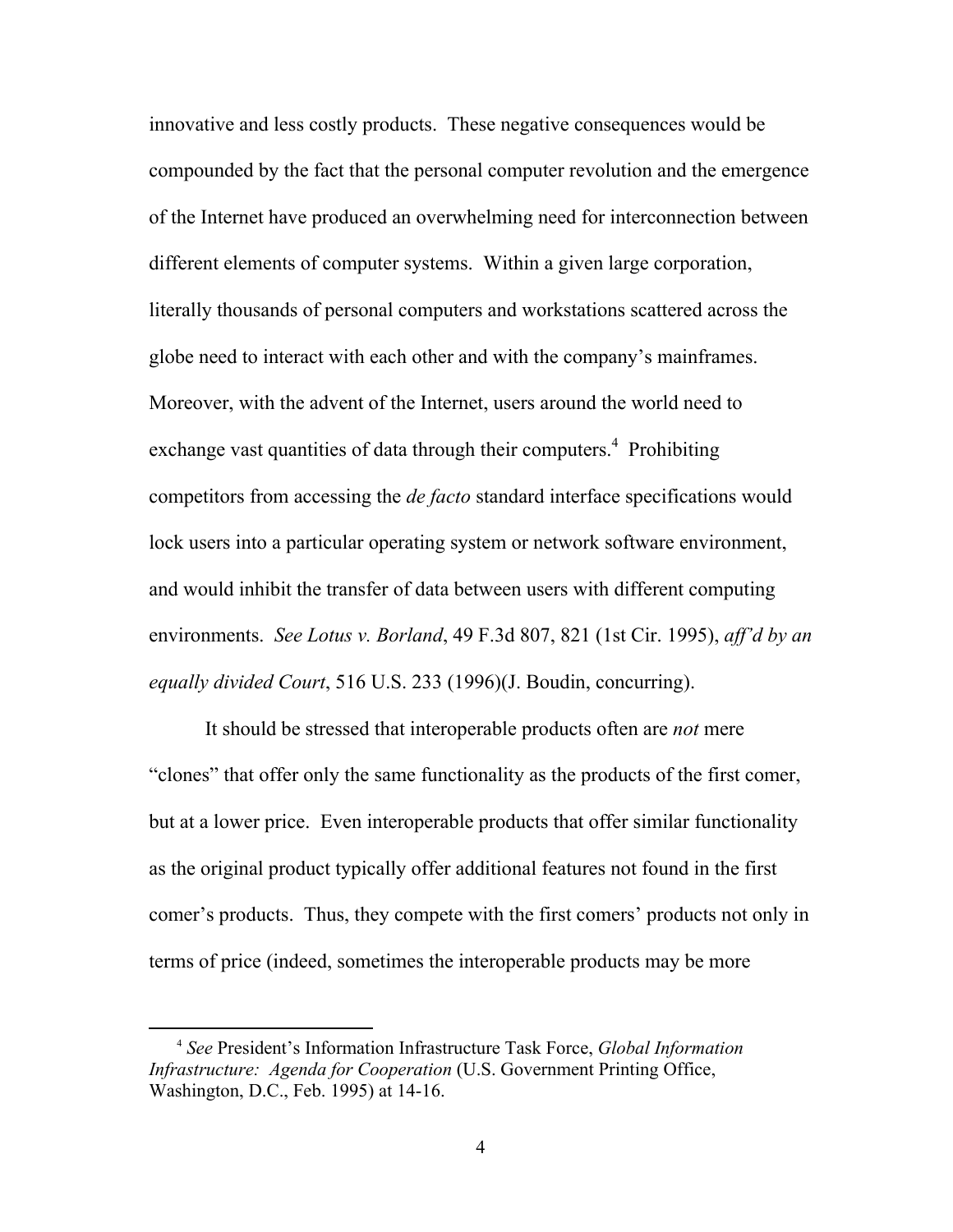expensive), but also in terms of innovation. Furthermore, many other products that interoperate with other copyrighted products do not mimic the functionality of the original product at all, but fulfill entirely different purposes or needs. In many cases – such as with a computer operating system and applications – these new products rely on the underlying program as a platform. In these respects, interoperable developers' use of preexisting interface specifications is a transformative use of the sort accredited by the Supreme Court in *Campbell v. Acuff-Rose Music, Inc.*, 510 U.S. 569 (1994).

In short, in the computer industry, overly broad intellectual property protection directly restricts competition and innovation. For this reason, U.S. courts in recent years have held that interface specifications fall on the idea (or unprotected)side of copyright's idea/expression dichotomy.<sup>5</sup> Significantly, the U.S. government took this position in its case against Microsoft.<sup>[6](#page-8-1)</sup>

<span id="page-8-1"></span>6 Jonathan Band & Taro Isshiki, *Peace at Last? Executive and Legislative Branch Endorsement of Recent Software Copyright Case Law*, Computer Lawyer, Feb. 1999 at 1. Additionally, the D.C. Circuit condemned in harsh terms Microsoft's attempt to justify anticompetitive actions by asserting its right to use its intellectual property as it saw fit, so long as its intellectual property rights were lawfully obtained. *United States v. Microsoft Corp*., 253 F.3d 34, 63 (D.C. Cir. 2001) (*per curiam*) ("That is no more correct than the proposition that use of one's personal property, such as a baseball bat, cannot give rise to tort liability.").

<span id="page-8-0"></span> $rac{1}{5}$  *See, e.g., Computer Assocs. Int'l v. Altai, Inc.*, 982 F.2d 693 (2d Cir. 1992); *Lotus Dev. Corp. v. Borland Int'l, Inc.*, 49 F.3d 807 (1st Cir. 1995), *aff'd by an equally divided Court,* 516 U.S. 233 (1996); *Mitel, Inc. v. Iqtel, Inc.*, 124 F.3d 1366 (10th Cir. 1997); *Sega*, 977 F.2d at 1524-25; Jonathan Band & Masanobu Katoh, *Interfaces on Trial*, 131-146 (1995); 1 Paul Goldstein, Copyright § 2.15.2.1-2.15.2.2 (2d ed. 1998).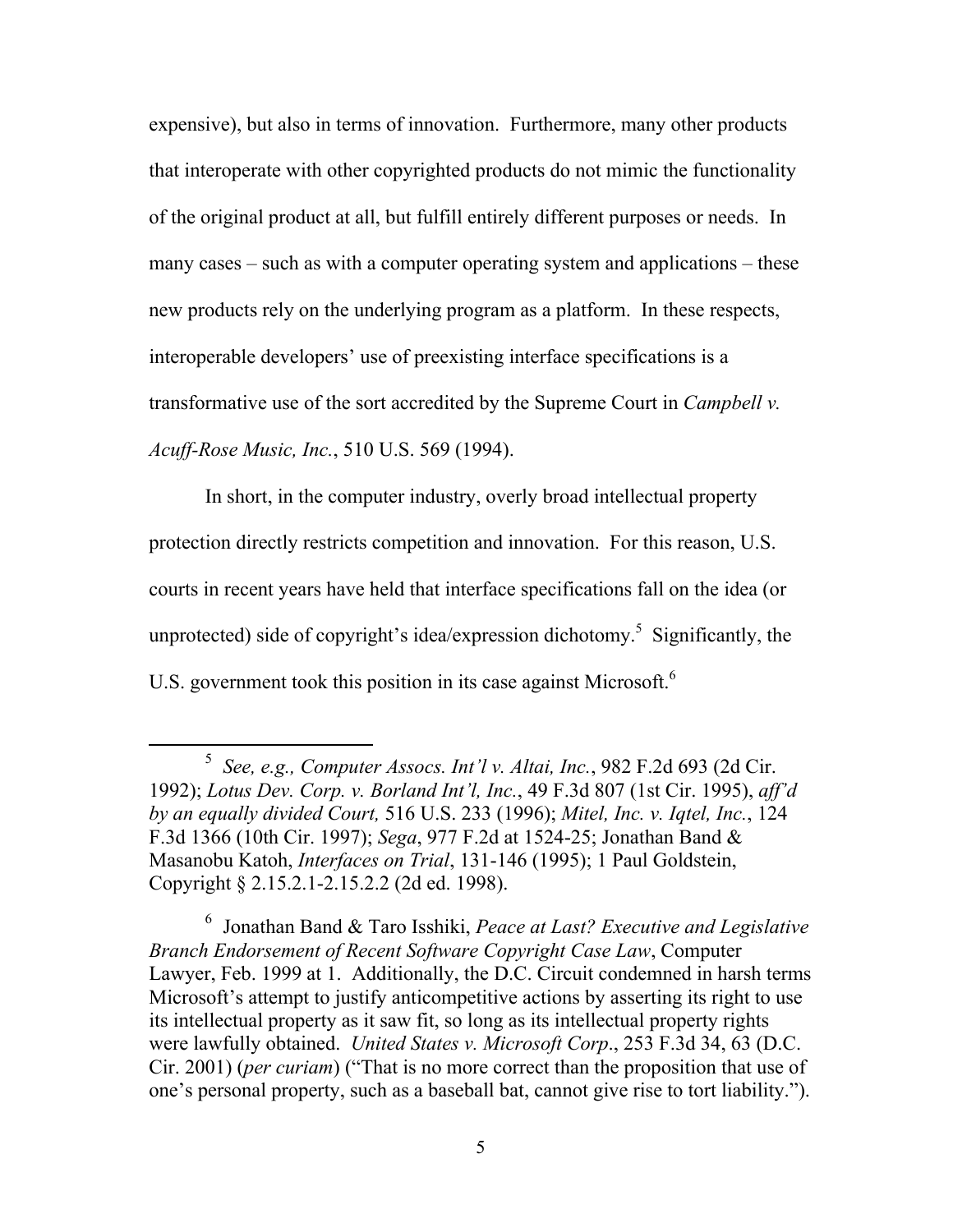<span id="page-9-0"></span>But even though the interface specifications are not protected by copyright, a company seeking to interoperate must still learn what those interface specifications are. Because computer programs typically are distributed to the public in a form readable only by computers, a program's interface specifications usually are not readily apparent. In some instances, the developer of the program may be willing to provide the interface information to other companies. All too often, however, developers are not willing to provide the information, or the information they provide is tardy or incomplete. $<sup>7</sup>$  $<sup>7</sup>$  $<sup>7</sup>$ </sup>

In these cases, the companies seeking to develop interoperable products have no choice but to perform painstaking research on the original program to discern the interface specifications. This research, known as *reverse engineering*, is a basic tool of software product development. Without reverse engineering, interoperability can be difficult, if not impossible, to achieve.

# **II. JURISDICTIONS THROUGHOUT THE WORLD HAVE ADOPTED EXCEPTIONS PERMITTING SOFTWARE REVERSE ENGINEERING**

The U.S. Supreme Court has long recognized that there is nothing inherently wrong with studying a competitor's product to understand how it works and to figure out how to make a better product. Thus, in *Kewanee Oil Co v. Bicron Corp.* 416 U.S. 470, 476 (1974), the Court stated that "trade secret

<span id="page-9-1"></span> <sup>7</sup> Jeanette Bozo, *Bristol Has June 1 Date for Microsoft Lawsuit,* InfoWorld Daily News, Jan. 4, 1999; Richard Wolffe, *FTC says Intel Lawsuit 'Vital to Stop Abuse',* Financial Post, June 18, 1998 at 19.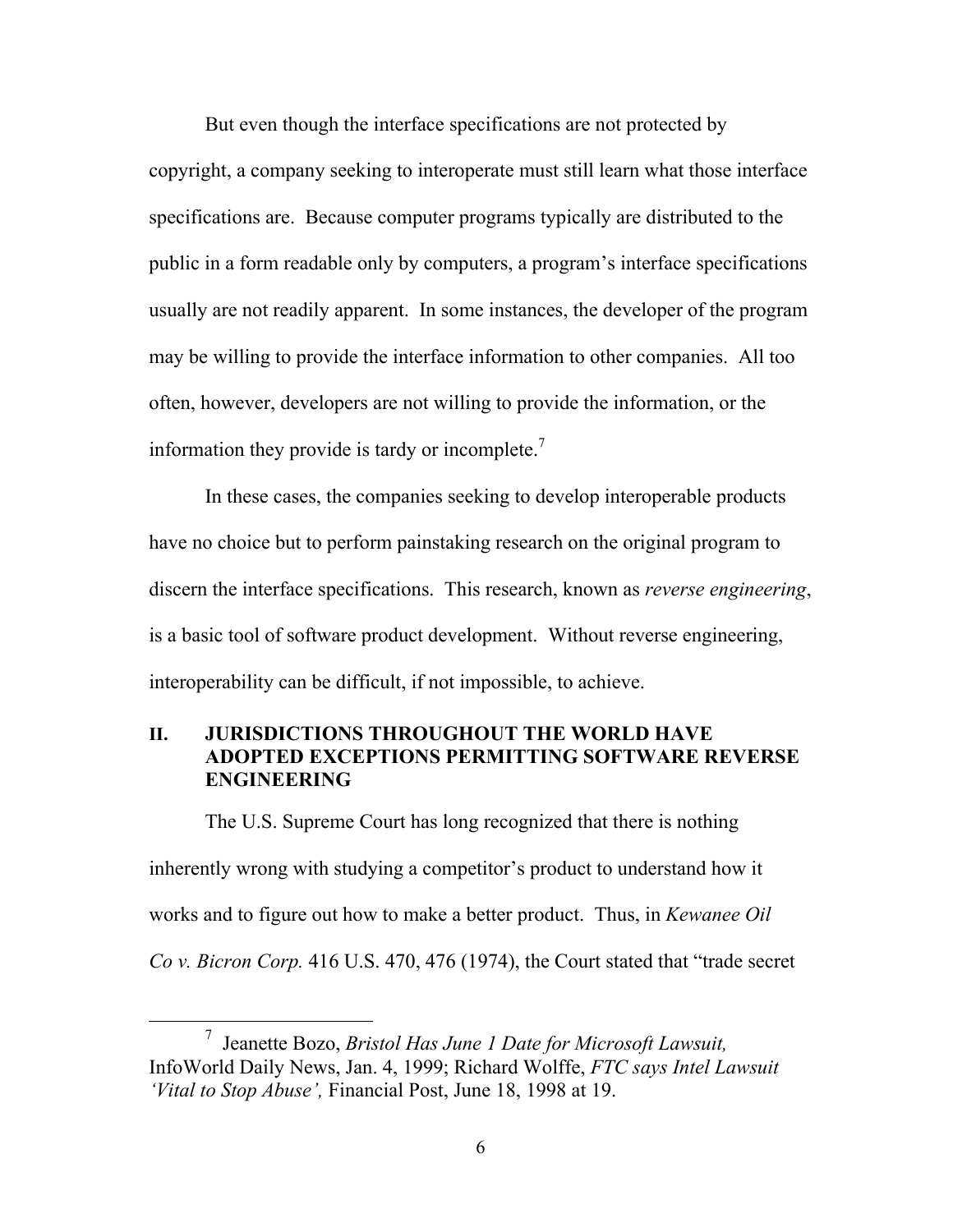law … does not offer protection against discovery by fair and honest means, such as … by so-called reverse engineering, that is by starting with a known product and working backward to divine the process which aided in its development or manufacture."

The Court has also recognized the benefits of reverse engineering: "Reverse engineering … often leads to significant advances in technology." *Bonito Boats, Inc., v. Thunder Craft Boats, Inc*., 489 U.S. 141, 160 (1989). Further, the Court has noted that "the competitive reality of reverse engineering may act as a spur to the inventor, creating an incentive to develop inventions that meet the rigorous requirements of patentability." Id.

Copyright law, however, has the potential of raising obstacles to software reverse engineering. Because of the nature of computer technology, software reverse engineering almost always requires the making of a reproduction or derivative work. For example, the reverse engineering method known as *disassembly* involves "translating" the publicly distributed, computer readable program into a higher level, human readable form. In another method referred to as *black box reverse engineering*, an engineer observes a program's behavior and interaction with its environment while executing the program on a computer. $8$ 

<span id="page-10-0"></span> <sup>8</sup> Engineers refer to this method as black box reverse engineering because the externally visible characteristics of the program are observed without looking into the program itself; the actual contents of the program remain unknown.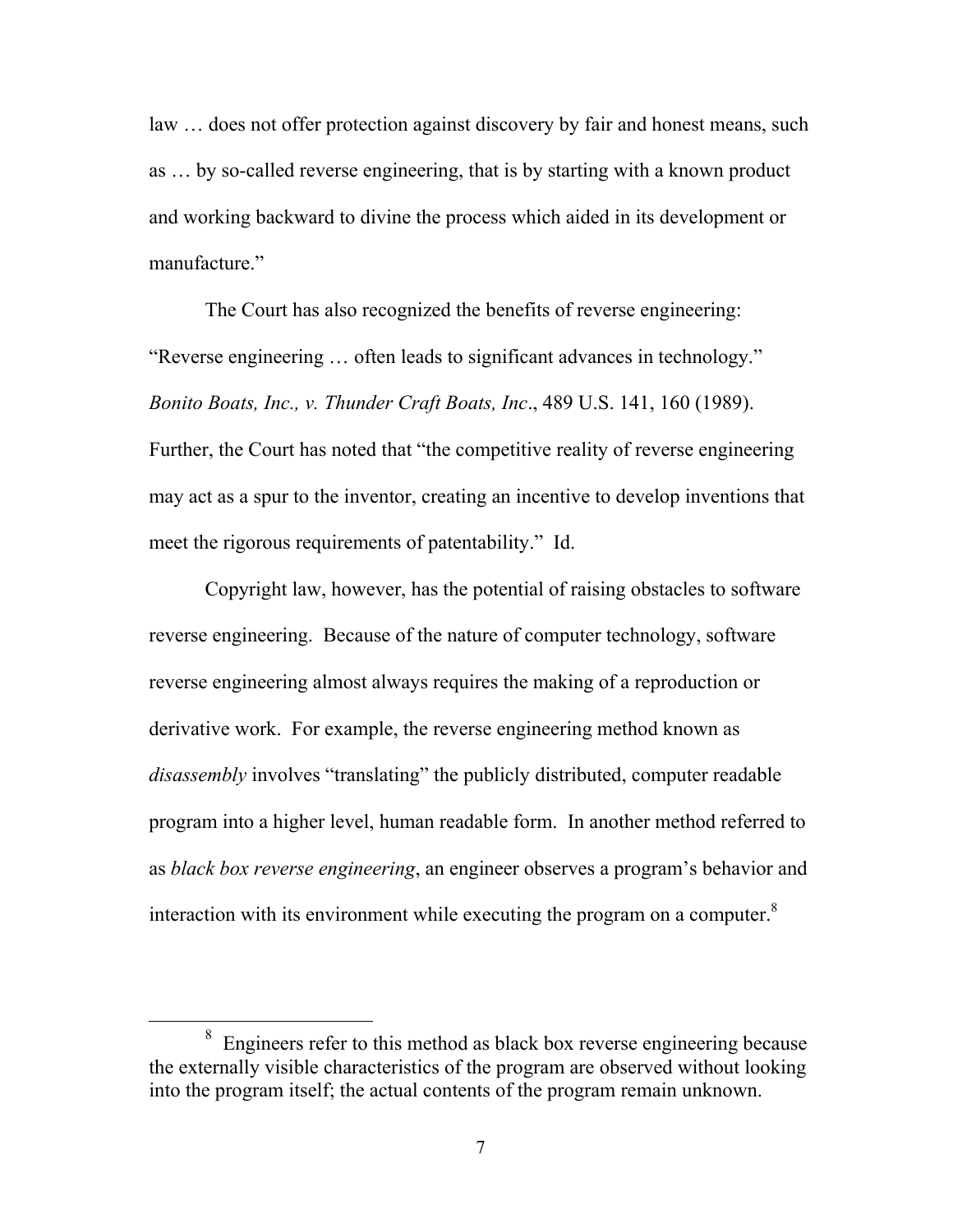The computer automatically copies the program into the computer's random access memory (RAM) in order to run it.

Since the Ninth Circuit's 1992 decision in *Sega v. Accolade*, no less than five U.S. courts have permitted reproduction during the course of software reverse engineering under the "fair use doctrine."<sup>[9](#page-11-0)</sup> Other courts have prevented enforcement under a copyright misuse theory.<sup>10</sup>

Similarly, the 1991 European Union Software Directive contains a specific exception for software reverse engineering.<sup>11</sup> The Directive has been implemented throughout the European Union, as well as in the EFTA countries and throughout Eastern and Central Europe.<sup>12</sup> Thus, both the United States and the European Union have recognized the central role reverse engineering plays in maintaining legitimate competition in the computer industry.

<span id="page-11-1"></span>10 *DSC Communications Corp. v. DGI Techs.,* 81 F.3d 597 (5th Cir. 1996); *Alcatel U.S.A., Inc. v. DGI Techs., Inc.,* 166 F.3d 772 (5th Cir. 1999)*.* 

<sup>11</sup> Council Directive 91/250/EEC on the Legal Protection of Software Programs, Articles 5 and 6 (May 14, 1991), O.J. No. L122/42,44 (May 17, 1991).

<span id="page-11-3"></span><span id="page-11-2"></span>12 *See Interfaces on Trial* at 258-62.

<span id="page-11-0"></span> $\frac{1}{9}$ <sup>9</sup> Atari Games Corp. v. Nintendo of America, Inc., 975 F.2d 832 (Fed. Cir. 1992); *Bateman v. Mnemonics, Inc.*, 79 F.3d 1532 (11th Cir. 1996); *DSC Communications Corp. v. DGI Techs*., 898 F. Supp. 1183 (N.D. Tex. 1995), *aff'd*, 81 F.3d 597 (5th Cir. 1996); *DSC Communications Corp. v. Pulse Communications, Inc.*, 976 F. Supp. 359 (E.D. Va. 1997), *aff'd in part, rev'd in part, and vacated in part,* 170 F.3d 1354 (Fed. Cir. 1999); *Sony Computer Entertainment, Inc. v. Connectix Corp., v. Connectix*, 203 F.3d 596 (9th Cir.), *cert. denied*, 531 U.S. 871 (2000).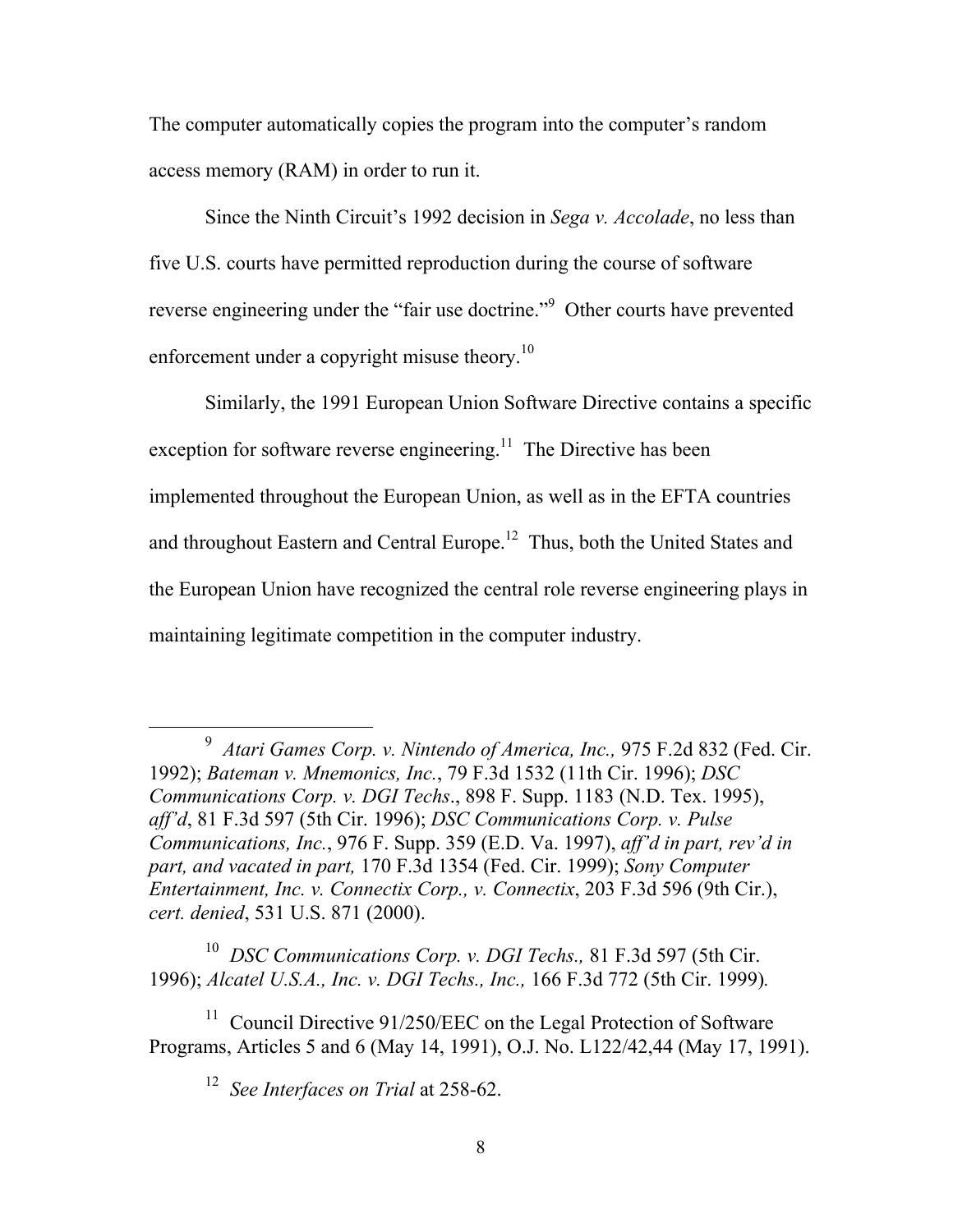Pacific Rim countries share this recognition. Recently, Australia, Hong Kong, Singapore, and the Philippines have all amended their copyright laws to permit software reverse engineering.<sup>13</sup>

### **III. SECTION 1201(f) OF THE DMCA PERMITS CIRCUMVENTION FOR THE PURPOSE OF ACHIEVING INTEROPERABILITY**

Section 1201 of the DMCA, passed by Congress in October, 1998, implements the provisions of the World Intellectual Property Organization Internet Treaties relating to technological protection measures. Specifically, Section 1201 restricts the development, distribution, and use of technologies that circumvent other technologies that protect an author's copyrights. While the DMCA was pending before Congress, developers of interoperable computer products, including CCIA, explained to Congress that the act of reverse engineering – the uncovering of the interface specifications – could be viewed as a circumvention of a technological protection measure. Moreover, the incorporation of these specifications in competitive products could run afoul of the DMCA's prohibition on the manufacture and distribution of circumvention technologies. This would particularly be the case when a company placed a software "lock" on a program that prevented access to the program, and the competitor circumvented that software lock to achieve interoperability. Thus, Section 1201 could prevent a developer of interoperable products from exercising his fair use privileges recognized in *Sega* and its progeny.

<span id="page-12-0"></span><sup>&</sup>lt;sup>13</sup> Ord. No. 92 of 1997 (H.K.); Copyright (Amendment) Bill of 1998 (Sing.); Republic Act 8293 of 1996 (Phil.); Copyright Amendment (Computer Programs) Bill of 1999 (Austl.).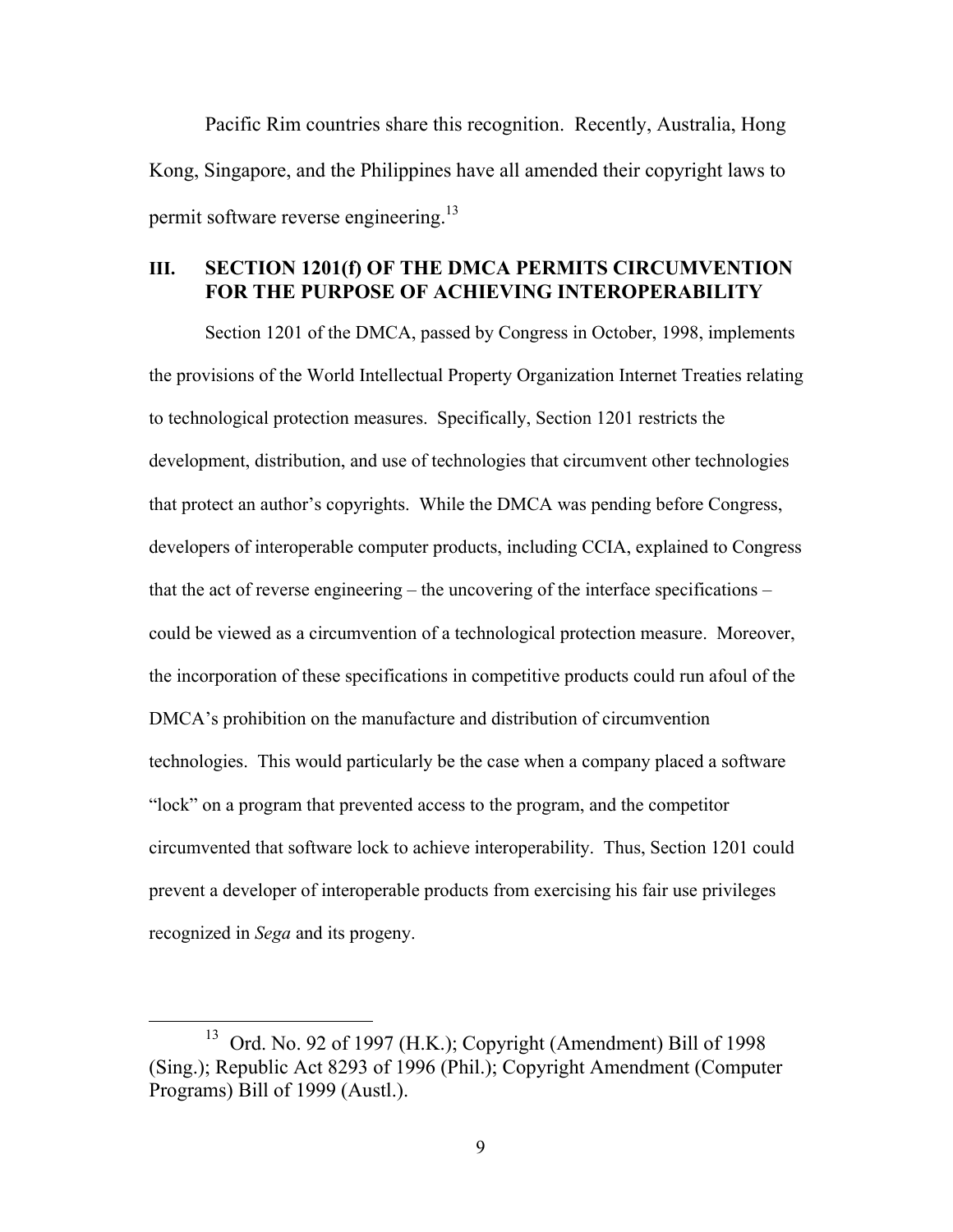Accordingly, Congress created an exception explicitly directed at the development of interoperable products. Section 1201(f) allows software developers to circumvent technological protection measures in a lawfully obtained computer program in order to identify the elements necessary to achieve interoperability of an independently created computer program with other programs. A person may engage in this circumvention only if the elements necessary to achieve interoperability are not readily available and the reverse engineering is otherwise permitted under the copyright law.<sup>14</sup> Furthermore, a person may develop, distribute, and employ the means to circumvent technological protection measures for the purpose of achieving interoperability. Section 1201(f), therefore, provides a complete defense to Section 1201 liability to qualifying developers of interoperable products. It also provides a defense to users of these products.<sup>15</sup>

The Senate Judiciary Committee report on the DMCA explains the policy underlying Section 1201(f). It states that this exception was "intended to allow legitimate software developers to continue engaging in certain activities for the purpose of achieving interoperability to the extent permitted by law prior to the enactment of this chapter."<sup>16</sup> The Committee evidently understood that if a company placed on its

<sup>15</sup> Section 1201(f) provides an exception to all the prohibitions of Section 1201: Section 1201(a)(1)'s prohibition on the circumvention of access controls, Section 1201(a)(2)'s prohibition on the manufacture and distribution of devices which circumvent access controls, and Section 1201(b)'s prohibition on the manufacture and distribution of devices which circumvent copy controls

<span id="page-13-2"></span><sup>16</sup> S. Rep. 105-190 at 32 (1998).

10

<span id="page-13-1"></span><span id="page-13-0"></span> $14$  17 U.S.C. § 1201(f) (1998).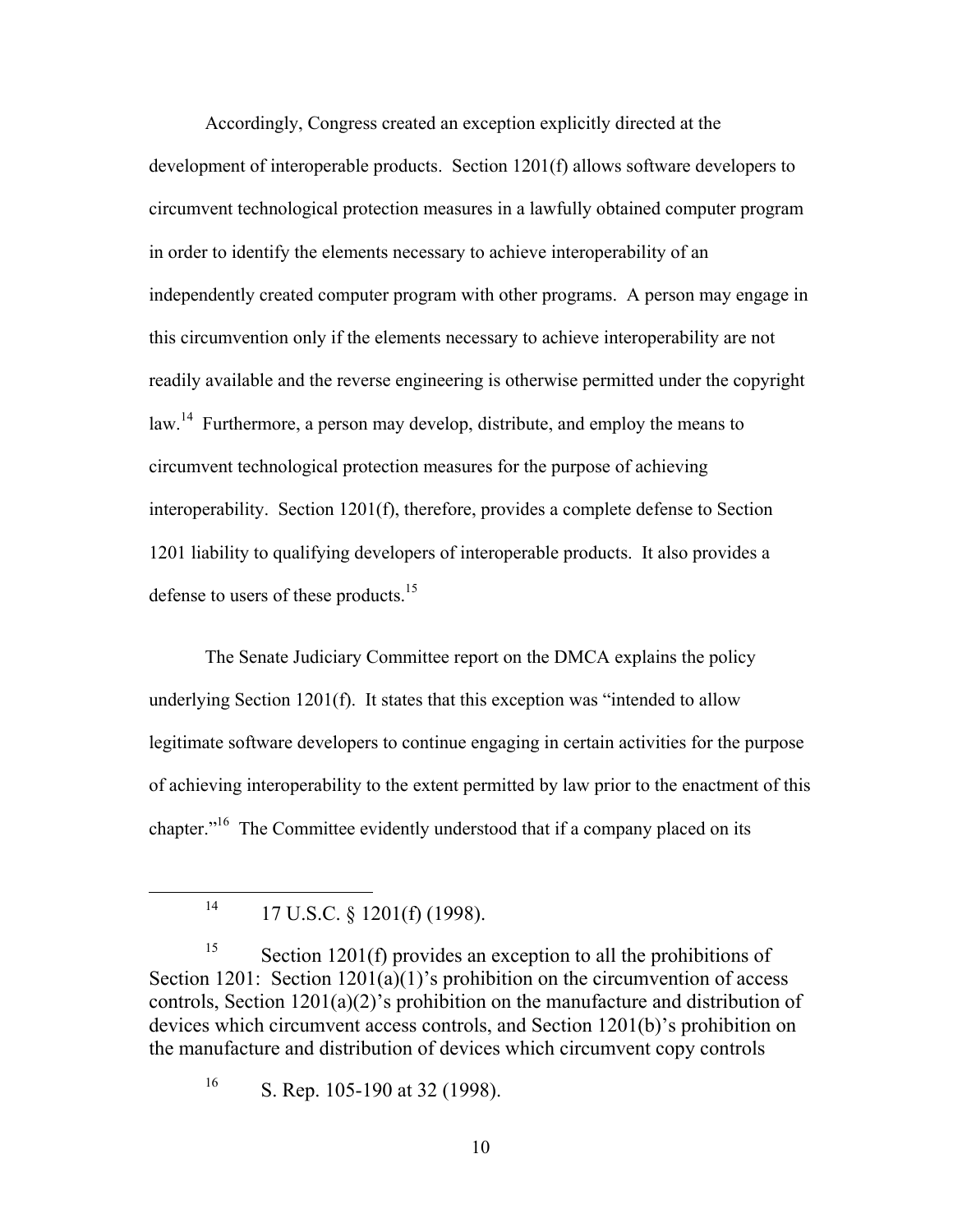program a technological measure that prevented interoperability, a legal prohibition on circumventing that technological protection could preclude other companies from developing products capable of operating in that company's computing environment. Citing *Sega*, the Committee states that "[t]he objective is to ensure that the effect of current case law interpreting the Copyright Act is not changed by enactment of this legislation for certain acts of identification and analysis done in respect of computer programs."[17](#page-14-0) The Committee concludes by noting that "[t]he purpose of this section is to foster competition and innovation in the computer and software industry."<sup>18</sup>

CCIA obviously is not familiar with the technical details of the products at issue in this case. However, based on the allegations in the complaint, Static Control Components (SCC) appears to qualify for the Section 1201(f) exception. Lexmark controls access between its Toner Loading Program and its Printer Engine Program by means of an undisclosed authentication sequence. SCC evidently reverse engineered the Lexmark programs to learn the authentication sequence, and then programmed its chips to mimic the sequence. By mimicking the authentication sequence, the program in the SCC chip can interoperate with the Lexmark Toner Program.

Congress intended Section 1201(f) to permit precisely this sort of activity. Section  $1201(f)(1)$  provides that notwithstanding subsection  $1201(a)(1)$ , a person "may circumvent a technological measure that effectively controls access to a particular portion of that program for the sole purpose of identifying and analyzing those elements

 <sup>17</sup> *Id.*

<span id="page-14-1"></span><span id="page-14-0"></span> $18$  *Id.*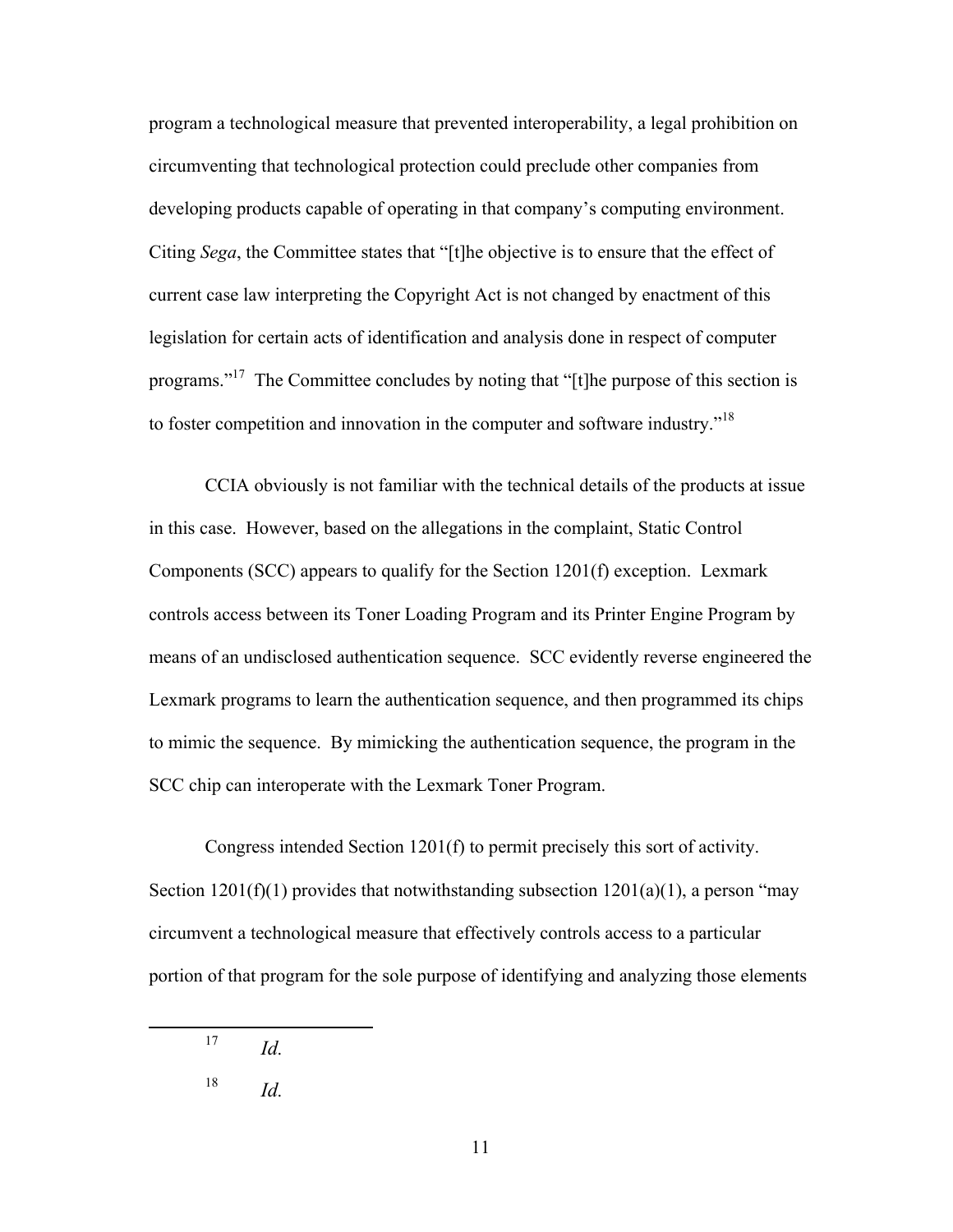of the program that are necessary to achieve interoperability of an independently created computer program with other programs…." This provision permits SCC to reverse engineer the Lexmark Toner Loading and Printer Engine programs to learn the authentication sequence so that SCC's independently created program embedded in its chip can interoperate with the Printer Engine Program.

Further, subsection  $1201(f)(2)$  provides that notwithstanding subsection  $1201(a)(2)$  – the subsection Lexmark alleges SCC to have violated – "a person may develop and employ technological means to circumvent a technological measure … for the purpose of enabling interoperability of an independently created computer program with other programs, if such means are necessary to achieve such interoperability…." Subsection  $1201(f)(3)$  then provides that these means "may be made available to others … solely for the purpose of enabling interoperability…." These provisions permit SCC to manufacture its chip that mimics the authentication sequence, and to distribute it to manufacturers of toner cartridges. By Lexmark's own admission, the authentication sequence is necessary for achieving interoperability, and SCC mimicked it so that its chips could interoperate with Lexmark's Print Engine Program.<sup>[19](#page-15-0)</sup>

Lexmark seeks to apply Section 1201 in a manner not intended by Congress. As the Senate Judiciary Committee report makes abundantly clear, Section 1201 is aimed at

<span id="page-15-0"></span><sup>&</sup>lt;sup>19</sup> The only other limit subsection  $1201(f)(2)$  places on the manufacture and distribution of the means of circumvention are is that such manufacture and distribution do not infringe copyright. As discussed above, courts have found that copyright does not protect interface specifications. Thus, SCC would infringe Lexmark's copyright, and lose 1201(f)2) immunity, only if it copied more of Lexmark's work than necessary to achieve interoperability.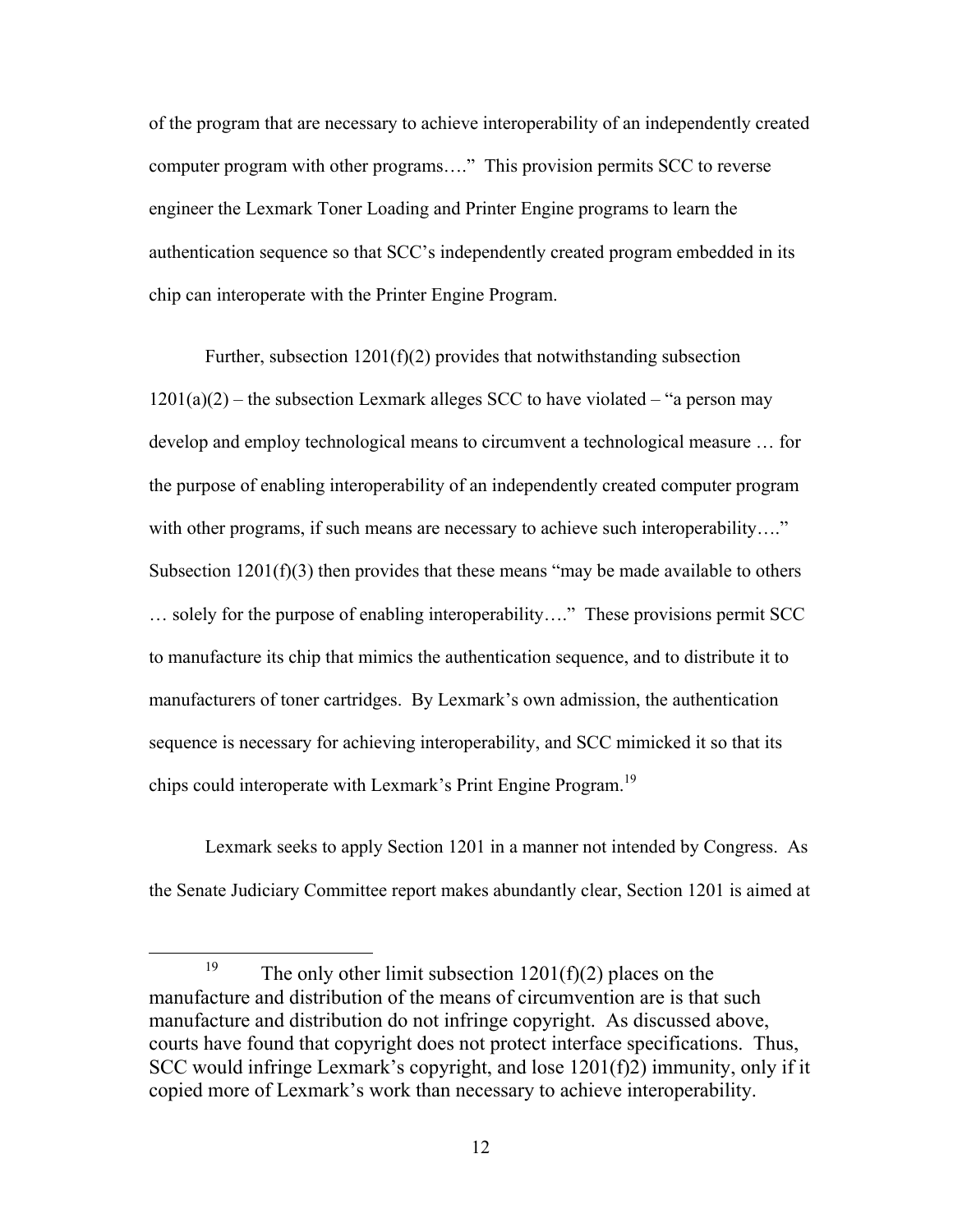preventing the dissemination of infringing copies of works over the Internet, because the threat of such dissemination will cause "copyright owners to hesitate to make their works readily available on the Internet...."<sup>20</sup> By providing additional protection for works, Section 1201 "creates the legal platform for launching the global digital online market for copyrighted works. It will also make available via the Internet the movies, music, software, and literary works that are the fruit of American creative genius."<sup>21</sup> Significantly, Congress did not intend for Section 1201 to be used to prevent competition in the toner cartridge market, or any other element of a computer system. This court should employ Section 1201(f) to prevent Lexmark from manipulating Section 1201 to lock its printer customers into purchasing Lexmark toner cartridges.

<span id="page-16-0"></span> <sup>20</sup> Sen. R. 105-190 at 8.

<span id="page-16-1"></span> $21$  Id. at 2.